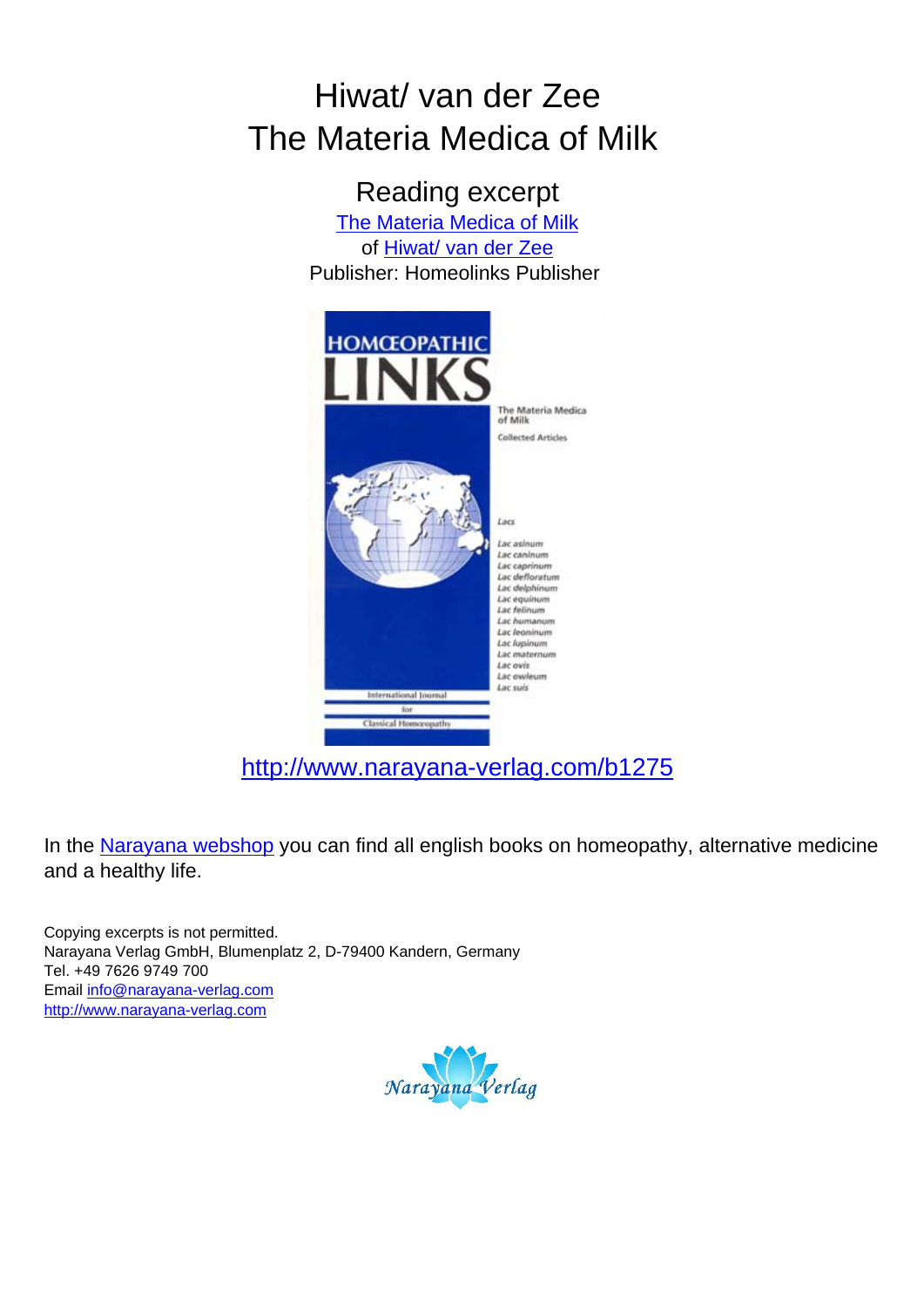## **Contents**

| <b>Introduction</b> | A group analytical and signature view<br>Kees Dam, The Netherlands |
|---------------------|--------------------------------------------------------------------|
| Lac asinum          | Jacques Lamothe, France                                            |
| Lac caninum         | Frans Vermeulen, Sweden                                            |
|                     | A case of Lac caninum<br>Annette Sneevliet. The Netherlands        |
|                     | A case of Lac caninum<br>Ananda Zaren, USA                         |
|                     | Lac caninum<br>Patricia Le Roux, France                            |
| Lac caprinum        | <i>Yvonne Lassauw and Kees Dam. The Netherlands</i>                |
|                     | Lac caprinum<br>Kees Dam, The Netherlands                          |
|                     | A case of Lac caprinum<br>Joan Scott Lowe, USA                     |
|                     | A case of Lac caprinum<br>Joan Scott Lowe, USA                     |
|                     | Anne Nidecker, Ireland                                             |
| Lac defloratum      | A case of Lac defloratum<br>Manish Panchal, India                  |
|                     | Lac defloratum                                                     |

Narayana Verlag, 79400 Kandern, Tel.: 07626 974 970 –0 Excerpt from Hiwat/ van der Zee, The Materia Medica of Milk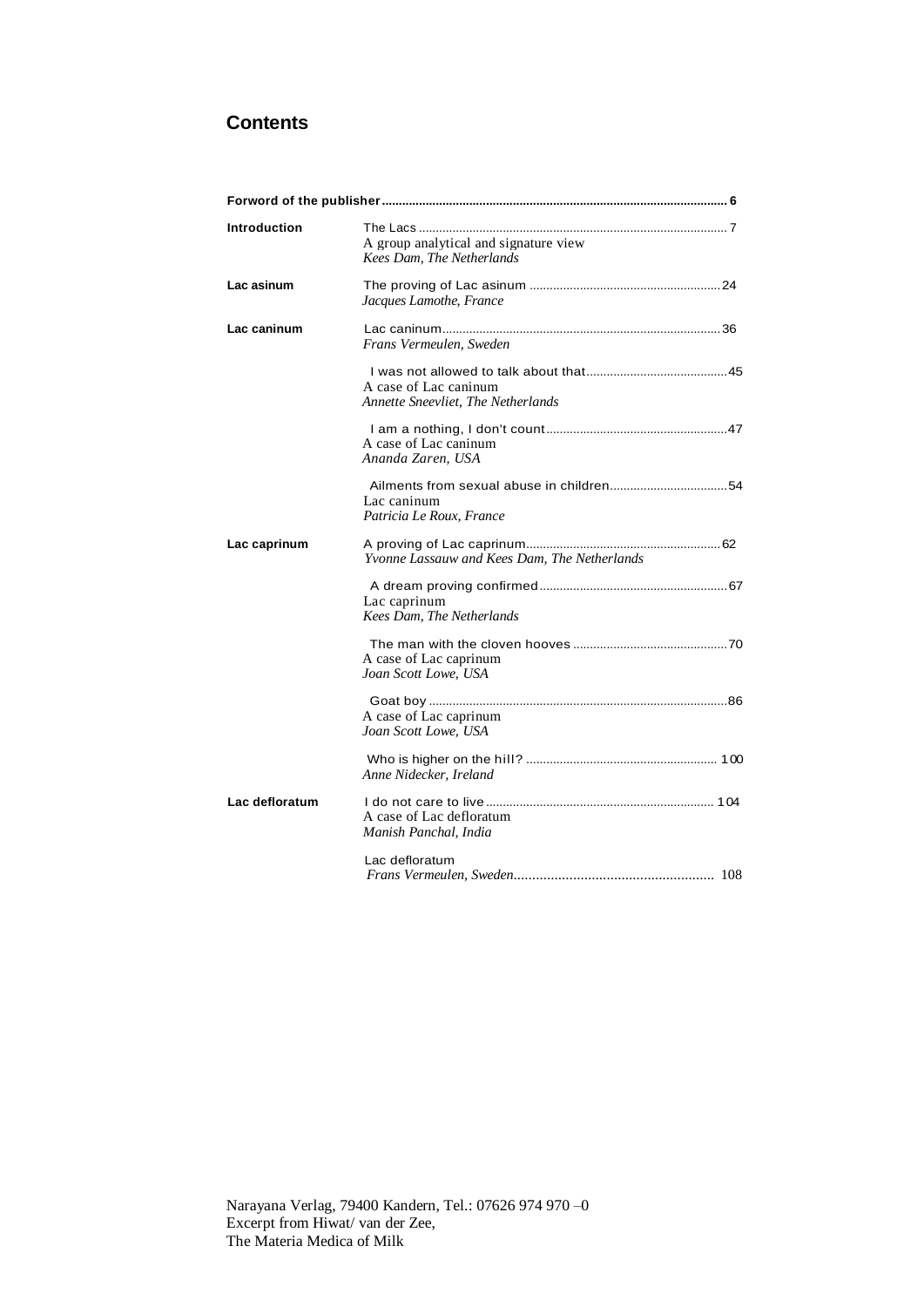| Lac delphinum       | A proving<br>Nancy Herrick, USA                                                                                                    |
|---------------------|------------------------------------------------------------------------------------------------------------------------------------|
|                     | A case of Lac delphinum<br>Nancy Herrick, USA                                                                                      |
| Lac equinum         | A corral of Lac equinum cases<br>Jessica Jackson, USA                                                                              |
|                     | A case of Lac equinum<br>Linda Johnston, USA                                                                                       |
| Lac felinum         | A proving of Lac felinum<br>Divya Chhabra, India                                                                                   |
|                     | A case of Lac felinum<br>Alize Timmerman, The Netherlands                                                                          |
|                     | Lac felinum<br>Anne Wirtz, The Netherlands                                                                                         |
| Lac humanum         | To be fed or to feed<br>Alize Timmerman, The Netherlands                                                                           |
|                     | Lac humanum<br>Patricia Hatherly, Australia                                                                                        |
| Lac leoninum        | Two cases of Lac leoninum<br>Alize Timmerman, The Netherlands                                                                      |
| Lac lupinum         | Nancy Herrick, USA                                                                                                                 |
| Lac maternum        | Tinus Smits, The Netherlands                                                                                                       |
| Lac ovis            | A remedy picture made by group analysis<br>Kees Dam. The Netherlands                                                               |
| Lac owleum          | Fools rush in where angels fear to tread 246<br>Owl's milk, a wisdom potion<br>Uta Santos-KonigyJorgWichmann and Harry van der Zee |
| Lac suis (suilinum) | Kees Dam. The Netherlands                                                                                                          |
| The authors         |                                                                                                                                    |